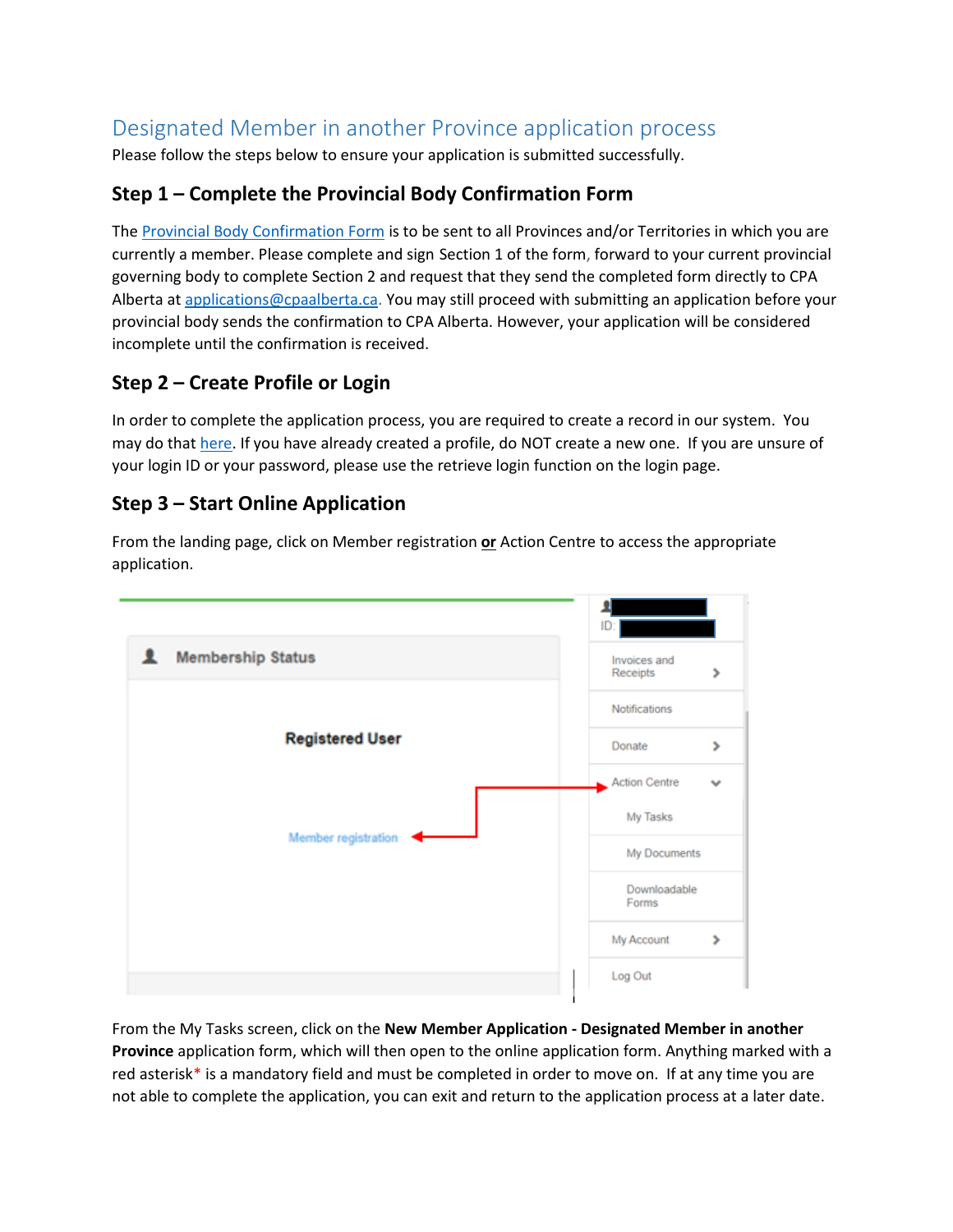To access your application, under **Action Centre** click on **My Tasks**. Your application will be saved under **My Active Tasks.** Click on the blue + button to resume. This will take you back to the section you were completing.

#### **Start a New Task** Select a task from the categories below: **Member Registration** New Member Application - Professional Education Program - Complete this application form if you have completed all the requirements under the PEP program Pre-assessment Questionnaire - Please complete this assessment if you are an Internationally Designated Member New Member Application - Designated Member in Another Province - Complete this application form if you currently hold a CPA Membership with another provincial body

# **Step 4 – Complete Online Application, Notarize Application and Upload to Portal**

Within the online application, please fill out the information required from steps 1 to 7. For the application process to be considered complete, your application **MUST** be notarized by a notary public or commissioner of oaths. On step 8 of your online application, you will have the ability to print a copy of your application form by clicking Generate Download. You will then take this form to get notarized. Once you and the notary have both signed the application, navigate back to your application and upload the notarized application. Please do not proceed further until a notarized application has been uploaded.

| Path | Personal                            | Address | 4. Post-Secondary | 5. Professional Accounting Designations and Memberships | 6. Character and Reputation | <b>Privacy Policy</b> |
|------|-------------------------------------|---------|-------------------|---------------------------------------------------------|-----------------------------|-----------------------|
|      | 8. Review and Notorized Application | 9. Fees | 10 Submit         | Done                                                    |                             |                       |

### **Submit Notarized Application**

| Download completed application and have signed and notarized by a notary public or comissioner of oaths. Once notarized, please return to this page to upload completed application. |
|--------------------------------------------------------------------------------------------------------------------------------------------------------------------------------------|
| Download Application for Notarization                                                                                                                                                |
| <b>Generate Form Download</b>                                                                                                                                                        |
| Upload Notarized Application                                                                                                                                                         |
| <b>Choose files</b>                                                                                                                                                                  |

### **Step 5 – Upload Legal Documents**

If you are a Canadian citizen, please upload a legal document such as a driver's license, passport or birth certificate. This can be uploaded as part of step 8 of the online application (noted above).

If you have selected "other" under Citizenship status, proof that you are lawfully permitted to work or study in Canada is required. Please upload a copy of your Permanent Resident Card or work permit as part of step 8 of the online application (noted above).

**NOTE:** If you forget to upload your ID with your application, please email it to [applications@cpaalberta.ca](mailto:applications@cpaalberta.ca) Please do NOT withdraw or rescind your application.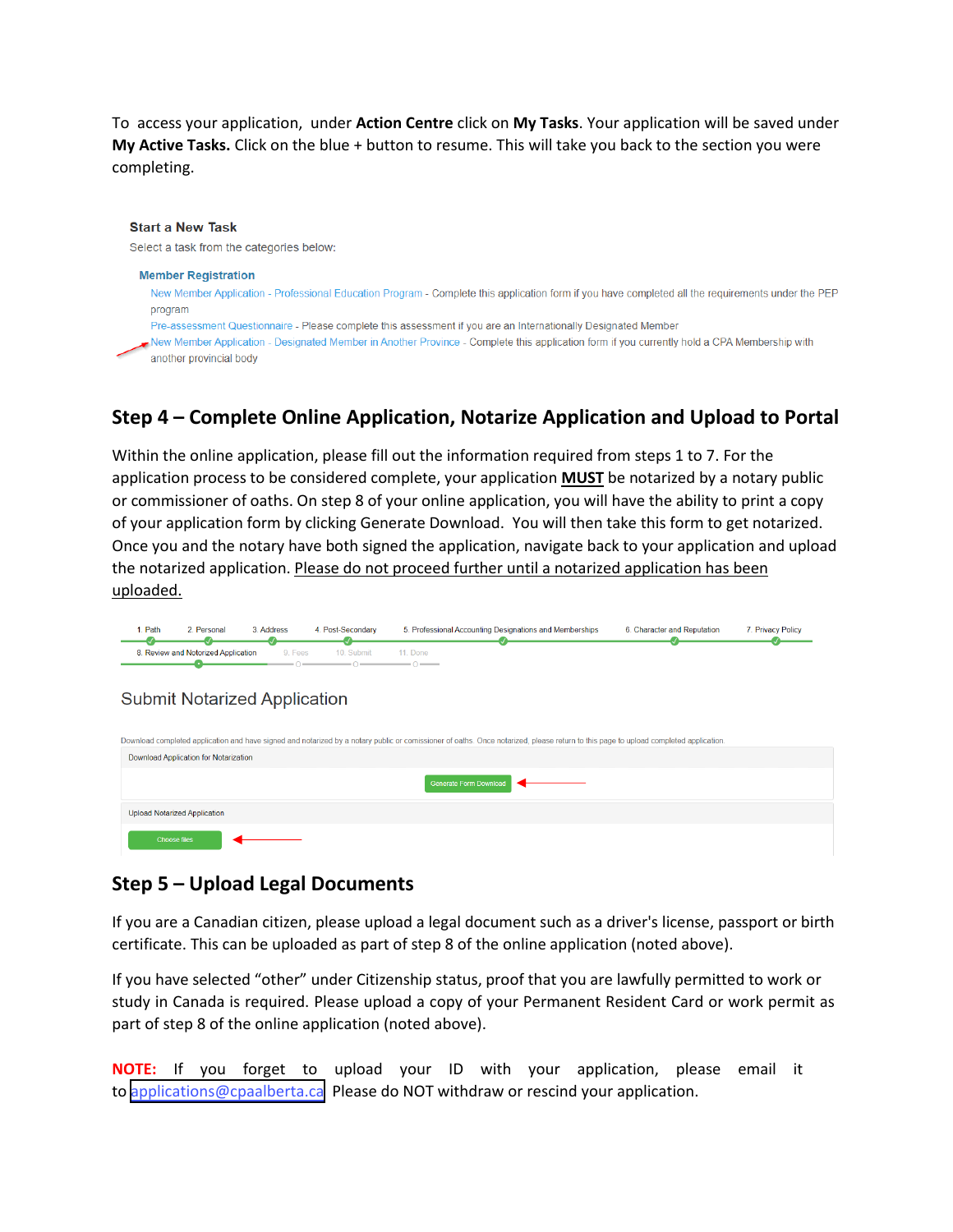## **Step 6 – Review and Payment of Prescribed Fees**

Upon uploading of your notarized application and required legal documents, you will be directed to the payment page. If you want to review your application before submitting, click on the previous button. Please ensure you have included the following elements to form a complete application prior to proceeding:

- Complete and notarized application
- Evidence of Canadian citizenship or that you are lawfully permitted to work in Canada

Once you are comfortable you have completed the application, you are ready to pay the membership fees. You are required to remit the Annual Member Fees, prorated if applicable. All major credit cards are accepted for payment. Enter your payment information and select process payment.

| <b>Payment Information</b>                                                                                                                                                              |                        |             |                       |              |        |
|-----------------------------------------------------------------------------------------------------------------------------------------------------------------------------------------|------------------------|-------------|-----------------------|--------------|--------|
| <b>Payment Type:</b>                                                                                                                                                                    |                        |             |                       |              |        |
| Credit<br>Cheque                                                                                                                                                                        |                        |             |                       |              |        |
| Some browsers are encountering issues with the auto-fill function, please manually enter your credit card information. For further assistance, please contact<br>finance@cpaalberta.ca. |                        |             |                       |              |        |
| Card Number: *                                                                                                                                                                          | <b>Expiry Month: *</b> |             | <b>Expiry Year: *</b> |              | CVV: * |
|                                                                                                                                                                                         | MM                     | $\check{~}$ | <b>YYYY</b>           | $\checkmark$ |        |
|                                                                                                                                                                                         |                        |             |                       |              |        |
| Cardholder's Name: *                                                                                                                                                                    |                        |             |                       |              |        |
|                                                                                                                                                                                         |                        |             |                       |              |        |

# **Step 7 – Submit Application**

Upon successful completion of your fee payment, you will receive a payment successful notification. Click the Next button to submit your application.